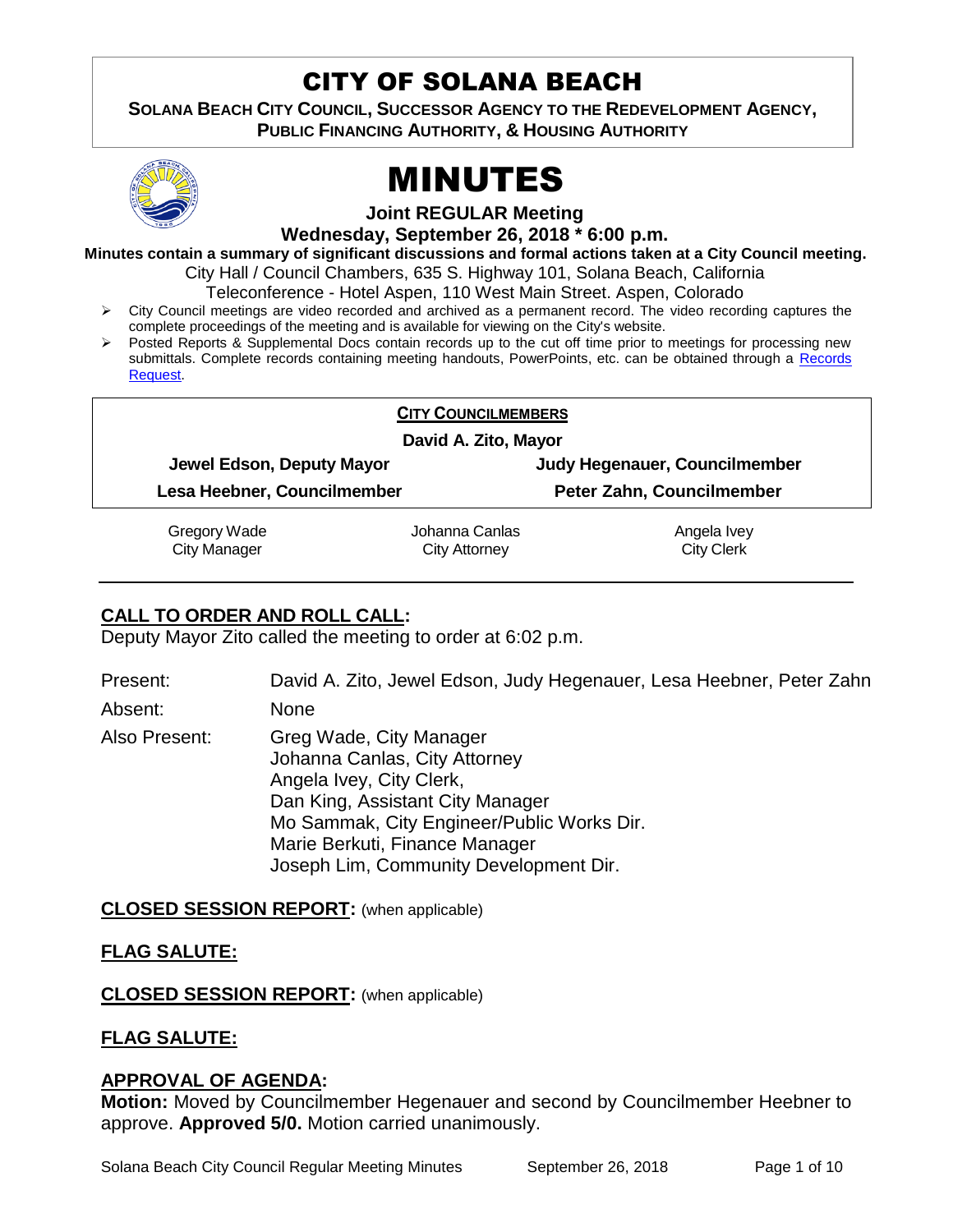# **ORAL COMMUNICATIONS:**

This portion of the agenda provides an opportunity for members of the public to address the City Council on items relating to City business and not appearing on today's agenda by submitting a speaker slip (located on the back table) to the City Clerk. Comments relating to items on this evening's agenda are taken at the time the items are heard. Pursuant to the Brown Act, no action shall be taken by the City Council on public comment items. Council may refer items to the City Manager for placement on a future agenda. The maximum time allotted for each presentation is THREE MINUTES (SBMC 2.04.190). Please be aware of the timer light on the Council Dais.

Kristine Schindler spoke about participating in Walk-tober, International Walk to School Day on October 10<sup>th</sup>, and safety needed with increased activity on the streets.

Carla Hayes spoke about a Change.org petition of 1,340 signers opposing the potential Del Mar rezoning, concerns with views, traffic, water supply and environmental issues, and asked that Council put it on a future agenda.

Al Evans requested an update on the S.E.A. (Solana Energy Alliance) regarding the number of participants and non-participants, current costs of the program, initial loan and terms of the loan, and who would be responsible if the program failed.

#### **COUNCIL COMMUNITY ANNOUNCEMENTS / COMMENTARY:**

*An opportunity for City Council to make brief announcements or report on their activities. These items are not agendized for official City business with no action or substantive discussion.* 

# **A. CONSENT CALENDAR:** (Action Items) (A.1. – A.5.)

Items listed on the Consent Calendar are to be acted in a single action of the City Council unless pulled for discussion. Any member of the public may address the City Council on an item of concern by submitting to the City Clerk a speaker slip (located on the back table) before the Consent Calendar is addressed. Those items removed from the Consent Calendar by a member of the Council will be trailed to the end of the agenda, while Consent Calendar items removed by the public will be discussed immediately after approval of the Consent Calendar.

**A.1. Register Of Demands.** (File 0300-30)

Recommendation: That the City Council

1. Ratify the list of demands for August 18 – September 7, 2018.

# [Item A.1. Report \(click here\)](https://solanabeach.govoffice3.com/vertical/Sites/%7B840804C2-F869-4904-9AE3-720581350CE7%7D/uploads/Item_A.1._Report_(click_here)_-_09-26-18.PDF)

*Posted Reports & Supplemental Docs contain records up to the cut off time, prior to the start of the meeting, for processing new submittals. The final official record containing handouts, PowerPoints, etc. can be obtained through a Records Request to the City Clerk's Office.* **Motion:** Moved by Councilmember Hegenauer and second by Councilmember Heebner to approve. **Approved 5/0.** Motion carried unanimously.

# **A.2. General Fund Adopted Budget for Fiscal Year 2018-2019 Changes.** (File 0330-30)

Recommendation: That the City Council

1. Receive the report listing changes made to the Fiscal Year 2017-2018 General Fund Adopted Budget.

#### [Item A.2. Report \(click here\)](https://solanabeach.govoffice3.com/vertical/Sites/%7B840804C2-F869-4904-9AE3-720581350CE7%7D/uploads/Item_A.2._Report_(click_here)_-_09-26-18.PDF)

*Posted Reports & Supplemental Docs contain records up to the cut off time, prior to the start of the meeting, for processing new submittals. The final official record containing handouts, PowerPoints, etc. can be obtained through a Records Request to the City Clerk's Office.* **Motion:** Moved by Councilmember Hegenauer and second by Councilmember Heebner to approve. **Approved 5/0.** Motion carried unanimously.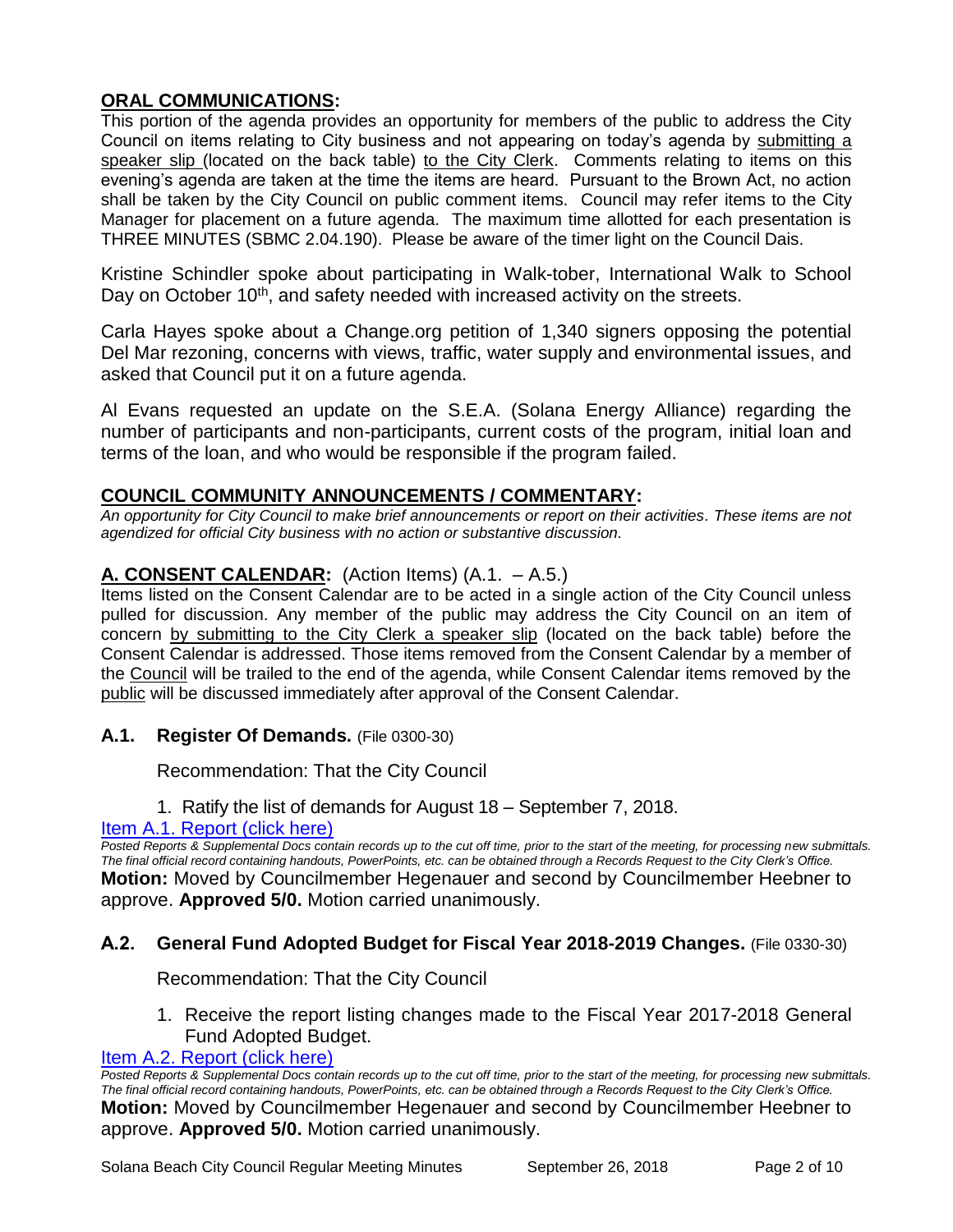# **A.3. Regional Wireless Emergency Alert System.** (File 0240-60)

Recommendation: That the City Council

- 1. Adopt **Resolution 2018-127**:
	- a. Approving the Wireless Emergency Alert Memorandum of Agreement between the County of San Diego and the City of Solana Beach; and
	- b. Authorizing the City Manager to execute the Memorandum of Agreement on behalf of the City of Solana Beach.

#### [Item A.3. Report \(click here\)](https://solanabeach.govoffice3.com/vertical/Sites/%7B840804C2-F869-4904-9AE3-720581350CE7%7D/uploads/Item_A.3._Report_(click_here)_-_09-26-18.PDF)

*Posted Reports & Supplemental Docs contain records up to the cut off time, prior to the start of the meeting, for processing new submittals. The final official record containing handouts, PowerPoints, etc. can be obtained through a Records Request to the City Clerk's Office.* **Motion:** Moved by Councilmember Hegenauer and second by Councilmember Heebner to approve. **Approved 5/0.** Motion carried unanimously.

# **A.4. 234 S. Rios Sewer Main Construction.** (File 1040-60)

Recommendation: That the City Council

1. Adopt **Resolution 2018-125** authorizing the City Manager to execute an agreement on behalf of the City with the owners of 234 South Rios Avenue for a sewer main construction reimbursement agreement.

#### [Item A.4. Report \(click here\)](https://solanabeach.govoffice3.com/vertical/Sites/%7B840804C2-F869-4904-9AE3-720581350CE7%7D/uploads/Item_A.4._Report_(click_here)_-_09-26-18.PDF)

*Posted Reports & Supplemental Docs contain records up to the cut off time, prior to the start of the meeting, for processing new submittals. The final official record containing handouts, PowerPoints, etc. can be obtained through a Records Request to the City Clerk's Office.* **Motion:** Moved by Councilmember Hegenauer and second by Councilmember Heebner to approve. **Approved 5/0.** Motion carried unanimously.

#### **A.5. Engineering/Public Works Replacement Tractor.** (File 0370-26, 0380-60)

Recommendation: That the City Council

#### 1. Adopt **Resolution 2018-121**:

- a. Approving the purchase of a 2018 Kubota Tractor for \$48,546.
- b. Authorizing an appropriation of \$48,546 from the Asset Replacement Reserve Fund into the Asset Replacement Public Works Vehicle Expenditure account.
- c. Authorizing the City Treasurer to amend the FY 2017-2018 Adopted Budget accordingly.

#### [Item A.5. Report \(click here\)](https://solanabeach.govoffice3.com/vertical/Sites/%7B840804C2-F869-4904-9AE3-720581350CE7%7D/uploads/Item_A.5._Report_(click_here)_-_09-26-18.PDF)

*Posted Reports & Supplemental Docs contain records up to the cut off time, prior to the start of the meeting, for processing new submittals. The final official record containing handouts, PowerPoints, etc. can be obtained through a Records Request to the City Clerk's Office.* **Motion:** Moved by Councilmember Hegenauer and second by Councilmember Heebner to approve. **Approved 5/0.** Motion carried unanimously.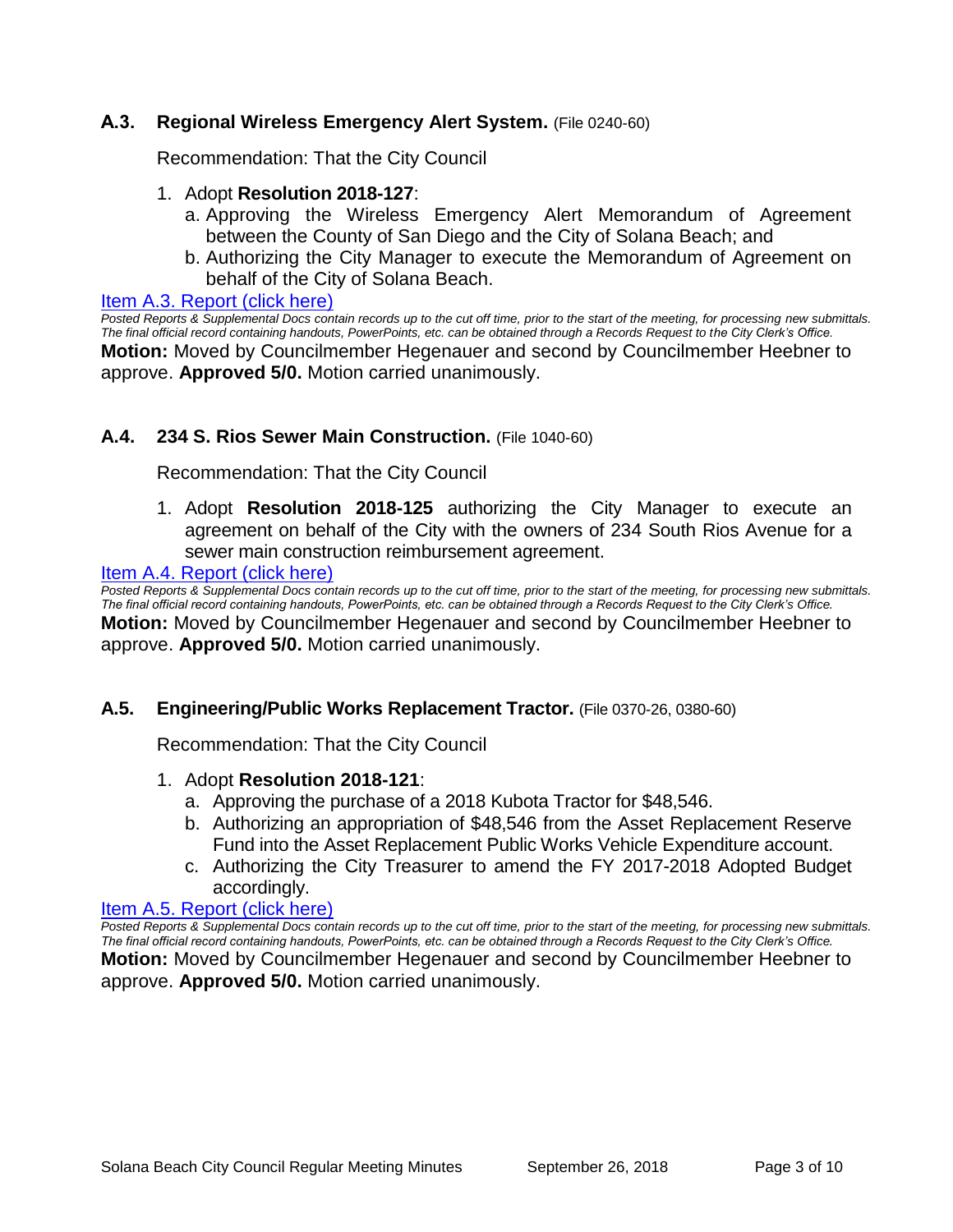**C. STAFF REPORTS**: (C.1.) *Submit speaker slips to the City Clerk.*

# **C.1. Lomas Santa Fe Corridor Improvement Project Clarification.** (File 0820-15)

Recommendation: That the City Council

1. Adopt **Resolution 2018-129** providing clarification and direction on the study of a potential roundabout at the intersection of Lomas Santa Fe Drive and Highland Drive as part of the Lomas Santa Fe Corridor Improvement Project.

[Item C.1. Report \(click here\)](https://solanabeach.govoffice3.com/vertical/Sites/%7B840804C2-F869-4904-9AE3-720581350CE7%7D/uploads/Item_C.1._Report_(click_here)_-_09-26-18.PDF) 

[Item C.1. Supplemental Docs \(Updated 9-26](https://solanabeach.govoffice3.com/vertical/Sites/%7B840804C2-F869-4904-9AE3-720581350CE7%7D/uploads/C.1._Supplemental_Docs_(updated_9-26_at_145pm).pdf) at 2:45pm)

*Posted Reports & Supplemental Docs contain records up to the cut off time, prior to the start of the meeting, for processing new submittals. The final official record containing handouts, PowerPoints, etc. can be obtained through a Records Request to the City Clerk's Office*

Greg Wade, City Manager, introduced the item, summarized public comments received regarding roundabouts from the August  $22<sup>nd</sup>$  and September  $11<sup>th</sup>$  Council Meetings, and said that 284 responses opposed the study of any roundabouts, 72 responses favored the studying of all four roundabouts, 30 responses supported the study of one roundabout at Highland, 12 responses favored studying a hybrid design, and that overall 71% of the responses opposed the studying of any roundabouts and 29% favored studying some form of roundabouts.

Councilmember Heebner spoke about her history and opposition to past projects and her understanding of the opposition to roundabouts, and made a motion to eliminate the consideration and studying of all roundabouts and retaining of all four lanes on Lomas Santa Fe east of Las Banderas.

Harley Gordon spoke in favor of eliminating all roundabouts, the public being heard, and retaining all driving lanes between Highland and Interstate-5 (I-5).

Kelly Harless spoke about opposing all roundabouts, no reduction of lanes on Lomas Santa Fe east of the I-5, the opposite points of view on the issue, the hard work that went into the proposal, and resolving the issue.

Kristi Becker spoke about opposing any further study of roundabouts, maintaining four lanes on Lomas Santa Fe, and safety for all modes of transportation without roundabouts.

Kristine Schindler spoke about the transformation of the corridor towards a "complete street" that benefits all users, traffic calming, and supporting the project proposal without restrictions.

Elizabeth Borst spoke about supporting roundabouts because they helped traffic flow, adding at least one roundabout at Highland, safer streets for all ages and abilities, the current safety risk of aged drivers on Lomas Santa Fe without stop signs or roundabouts, and to continue research of all options.

Dorothy Deans spoke about being visually impaired, the ease of using roundabouts for walking or driving her motorbike, critics changing their view of roundabouts after using them,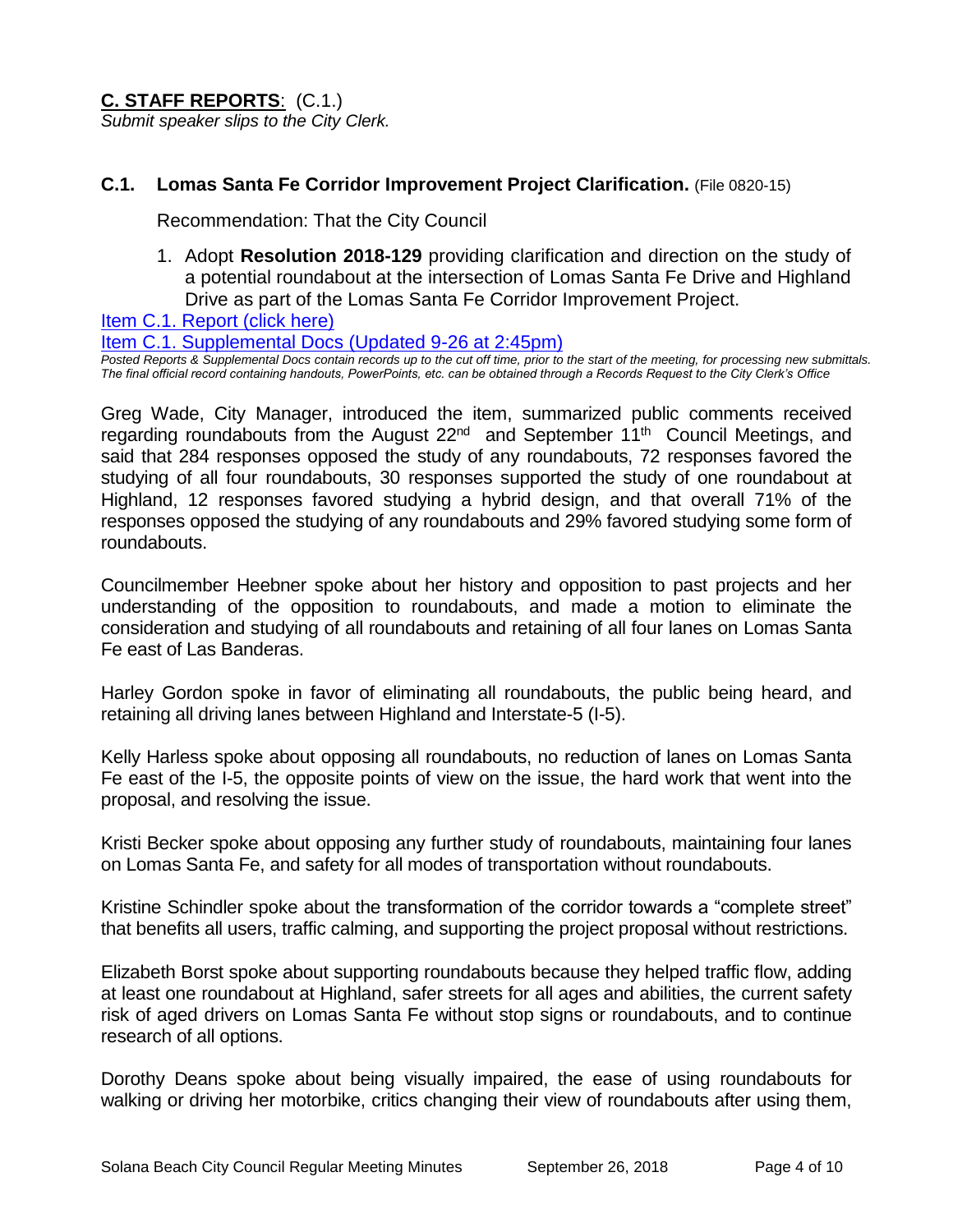trucks being able to pass through them, the benefit to traffic, bikers, and were safer for children, and that she favored having at least one roundabout.

Paul Dickstein spoke about his support of roundabouts, his positive experience using them in other cities, the smooth and continuous traffic flow with roundabouts, current delays on Lomas Santa Fe with controlled intersections, the spread of misconceptions about roundabouts, support for the expert traffic engineers and outside consultants, and to support the four proposed roundabouts.

Tammy Tidmore spoke about her incident regarding the removal of her ROAR (Residents Opposing All Roundabouts) signs and the difficulty getting them back.

Ted Axe spoke about being the General Manager at the Lomas Santa Fe Country Club, its opposition to any traffic restrictions along the corridor, maintaining the current four lanes, and the three roundabouts in Carlsbad that caused confusion and recently removed at the City's expense.

Roger Boyd spoke about continued evaluation of all design options, his opposition to the resolution, this early rejection of applicable options, encouraging the public to make suggestions but not demand inclusion or rejection of design concepts at this early stage, and consider allowing a newly elected Council to take responsibility of the project.

Mary Jane Boyd spoke about the need for additional education, keeping residents engaged and active in the decision-making, her opposition to interference or restrictions at this phase of the study, that importance of obtaining the data for the project and allowing Staff and engineers to finish the study, and her support for the continued study of roundabouts.

Marjorie Williams spoke about the majority of East side residents opposing roundabouts and her support to eliminating the roundabouts.

Dawn Seymour spoke about favoring the continuation of the study, the many opportunities to improve the corridor, not supporting a specific number of roundabouts, and giving Staff the opportunity to determine what was best.

John Frank spoke about the survey results showing an overwhelming number of people against roundabouts, and that more thought should go into how to sell a project of this magnitude to residents.

Richard Rothschild spoke about his opposition to roundabouts and the reduction of Lomas Santa Fe down to one lane because it would not help traffic calming.

Leane Marchese spoke about being in favor of the continued study of roundabouts, decisions not being based on who made comments to Council, that she had always liked roundabouts, and their use in other parts of the world.

Christy Whalen spoke about being the manager of the Rancho Santa Fe Association, opposing restrictions on Lomas Santa Fe, and that reducing lanes or adding roundabouts would make traffic worse and emergency response more difficult.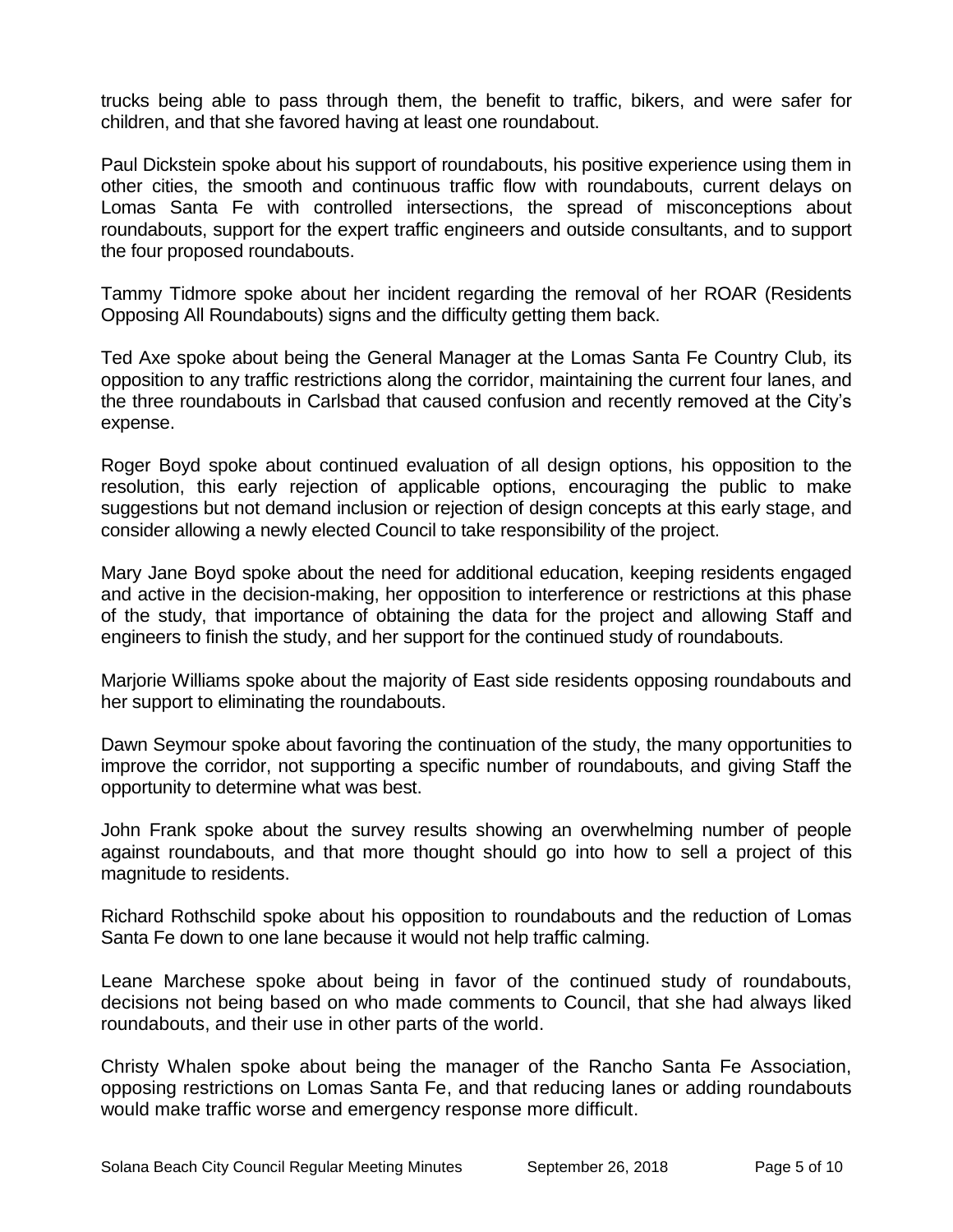Laurel Graziano spoke about her visually impaired son who would never be able to drive which encouraged her interest in alternative modes of transportation, the traffic calming needed on Lomas Santa Fe, the consideration of pedestrians, and her support for listening to the engineers and consultants.

Craig Nelson spoke about his early opposition to traffic jamming and roundabouts, the public's response and going back to Phase 1 to redesign, getting input from businesses and other cities, and the reduction of two bike lanes to one lane on Lomas Santa Fe would be dangerous.

Karl Rudnick (time donated by Jill Cooper) spoke about better outreach in Phase 3, increased e-blasts and workshops, publicizing at Bike Walk Solana Meetings, and consideration of a multi-use path from Highland to the Coastal Rail Trail.

Shawna McGarry spoke about her support of the draft plan, Lomas Santa Fe becoming safer for pedestrians, support for roundabouts, a separate crossing path for Earl Warren and Skyline students, and a multiuse path to the coast.

Deputy Mayor Edson spoke about the traffic calming and safety goal, making the street user friendly for everyone, and if the goals could be met without roundabouts then she would support Councilmember Heebner's earlier motion.

Councilmember Zahn spoke about the public comments, changing his mind and favoring the elimination of all roundabouts on Lomas Santa Fe, and supporting the motion.

Mayor Zito spoke about supporting the motion, the data that showed roundabouts were safer, the vast majority of citizens opposing roundabouts, his support to eliminate them due to the community's preference, the roundabout matter put the whole project at risk, and that public outreach would be further improved in the future.

Councilmember Hegenauer spoke about supporting the resolution, opposing roundabouts, and requested that drivers slow down.

**Motion:** Moved by Councilmember Heebner and second by Deputy Mayor Edson to approve to amend the resolution to eliminate all roundabouts, preserve four lanes of travel and remove numbers 3. and 4. **Approved 5/0.** Motion carried unanimously.

# **Mayor Zito recessed the meeting at 7:55 p.m. for a break and reconvened at 8:00 p.m.**

# **B. PUBLIC HEARINGS:** (B.1. - B.2)

This portion of the agenda provides citizens an opportunity to express their views on a specific issue as required by law after proper noticing by submitting a speaker slip (located on the back table) to the City Clerk. After considering all of the evidence, including written materials and oral testimony, the City Council must make a decision supported by findings and the findings must be supported by substantial evidence in the record. An applicant or designee for a private development/business project, for which the public hearing is being held, is allotted a total of fifteen minutes to speak, as per SBMC 2.04.210. A portion of the fifteen minutes may be saved to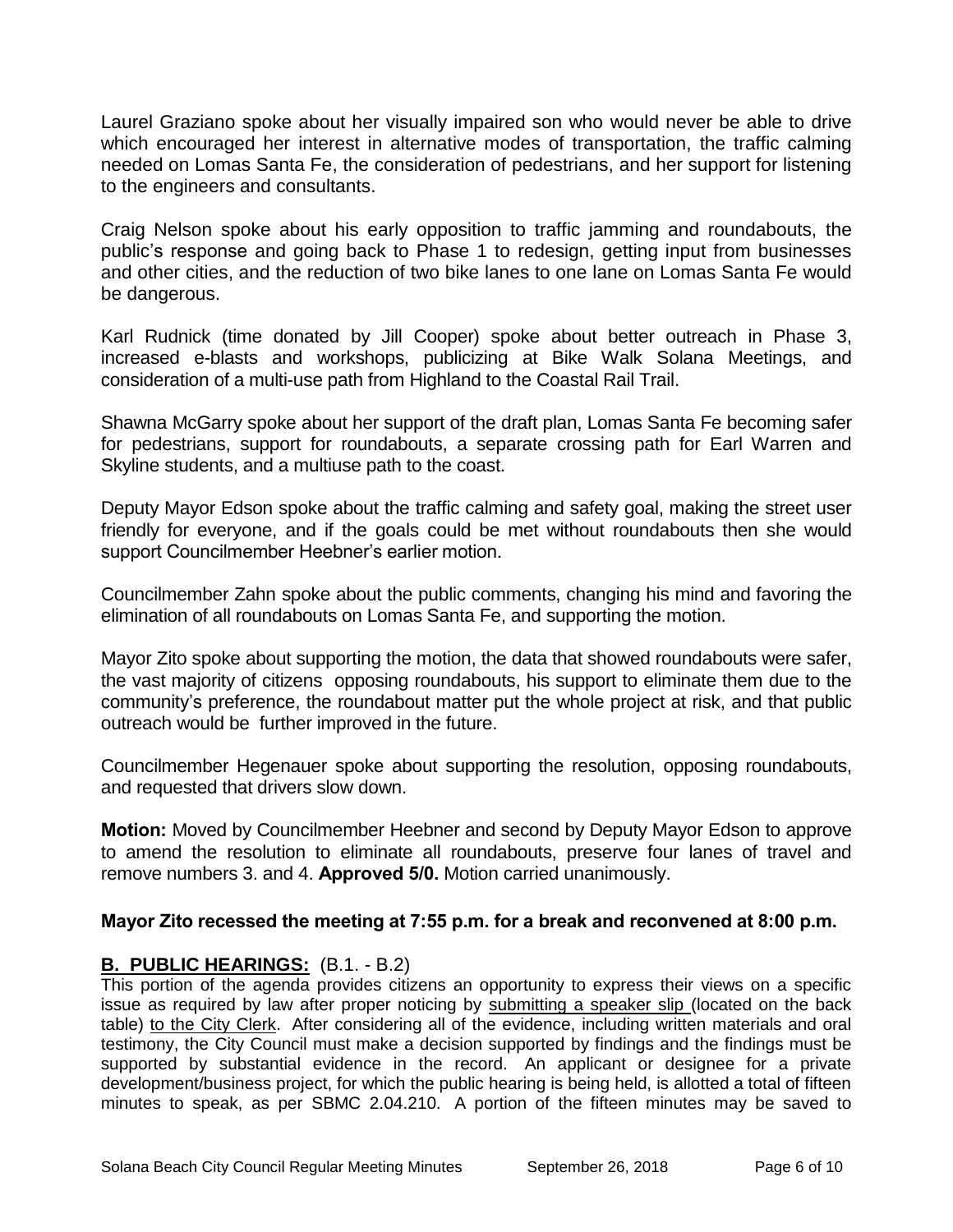respond to those who speak in opposition. All other speakers have three minutes each. Please be aware of the timer light on the Council Dais.

# **B.1. Public Hearing: Partial Street Vacation at 982 Avocado Place.** (File 0820-73)

Staff recommends that the City Council:

- 1. Conduct the Public Hearing: Open the Public Hearing, Report Council Disclosures, Receive Public Testimony, and Close the Public Hearing.
- 2. Consider adoption of **Resolution 2018-119**:
	- a. Approving that the portion of the public street right-of-way described and shown on Exhibits A and B of Resolution 2018-119 shall be vacated.
	- b. Authorizing the City Clerk to certify a copy of this resolution and have it recorded at the County of San Diego Recorder in accordance with Section 8325 of the Streets and Highway Code.

#### Item B.1. Report (click here)

*Posted Reports & Supplemental Docs contain records up to the cut off time, prior to the start of the meeting, for processing new submittals. The final official record containing handouts, PowerPoints, etc. can be obtained through a Records Request to the City Clerk's Office.*

Greg Wade, City Manager, introduced the item.

Mo Sammak, Public Works/Engineering Dir., presented a PowerPoint (on file).

Mayor Zito opened the Public Hearing.

Council disclosures.

Council and Staff discussed that the area of the proposed vacation was too small and on a slope making it unsuitable for a pocket park, and that a landscape plan could be conditioned to limit the height of the trees for similar concerns to height.

**Motion:** Moved by Councilmember Heebner and second by Councilmember Hegenauer to close the public hearing. **Approved 5/0.** Motion carried unanimously.

**Motion:** Moved by Councilmember Heebner and second by Councilmember Hegenauer to approve**. Approved 5/0. Motion carried unanimously.** 

#### **B.2. Public Hearing: 301 W. Cliff Street, Applicant: Meineke, Case 17-17-10.** (File 0600-40)

The proposed project meets the minimum zoning requirements under the SBMC, may be found to be consistent with the General Plan and may be found, as conditioned, to meet the discretionary findings required as discussed in this report to approve a DRP. Therefore, Staff recommends that the City Council:

1. Conduct the Public Hearing: Open the Public Hearing, Report Council Disclosures, Receive Public Testimony, and Close the Public Hearing.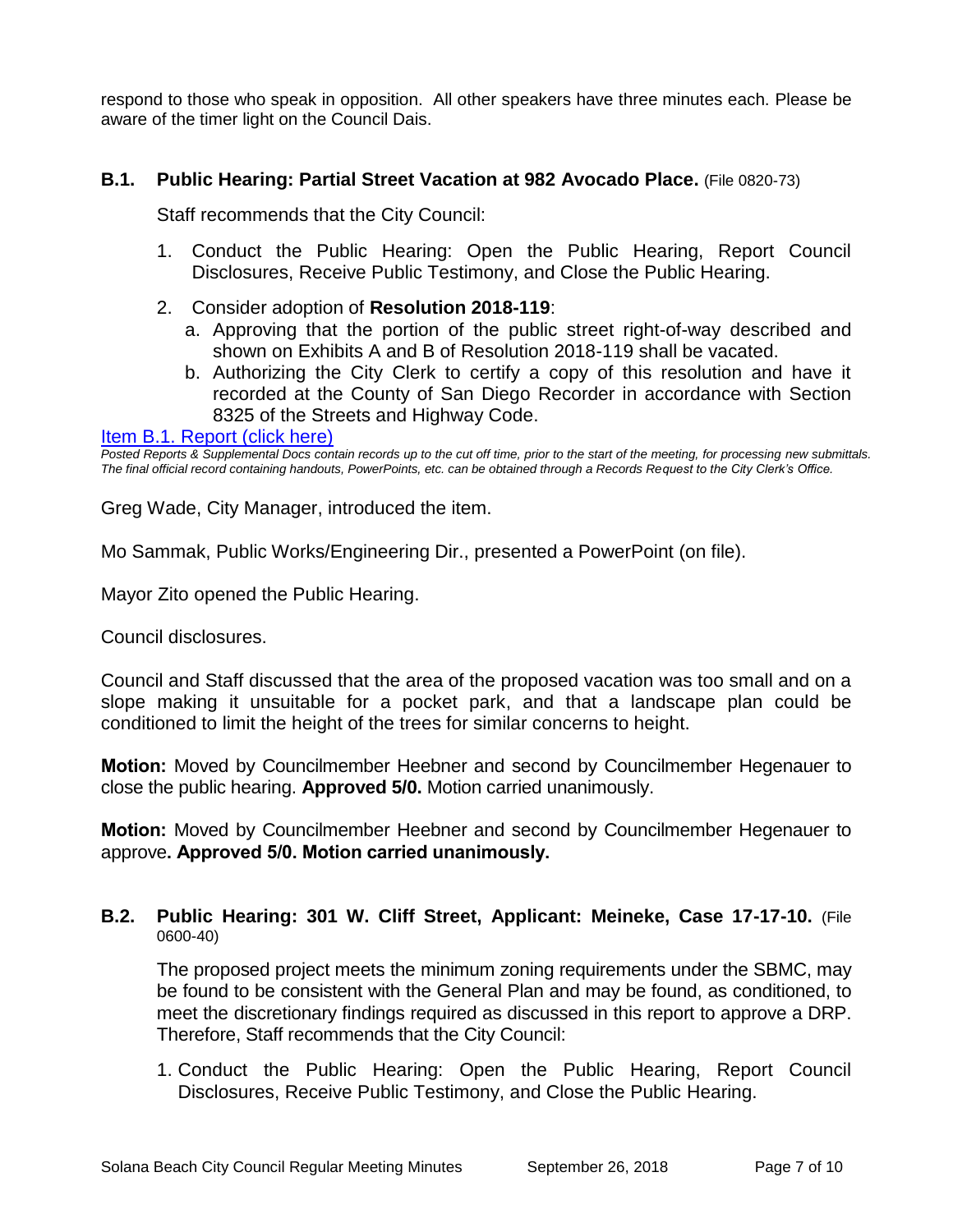- 2. Find the project exempt from the California Environmental Quality Act pursuant to Section 15303 of the State CEQA Guidelines; and
- 3. If the City Council makes the requisite findings and approves the project, adopt **Resolution 2018-124** conditionally approving a Development Review Permit (DRP) and an Structure Development Permit (SDP) to construct a replacement two-story, single-family residence with an attached garage and subterranean basement level, and perform associated site improvements 301 W. Cliff Street, Solana Beach.

[Item B.2. Report \(click here\)](https://solanabeach.govoffice3.com/vertical/Sites/%7B840804C2-F869-4904-9AE3-720581350CE7%7D/uploads/Item_B.2._Report_(click_here)_-_09-26-18-R_(Reduced).pdf) 

[B.2. Supplemental Docs \(Updated 9-25 at 1pm\)](https://solanabeach.govoffice3.com/vertical/Sites/%7B840804C2-F869-4904-9AE3-720581350CE7%7D/uploads/B.2._Supplemental_Docs_(Updated_9-25_at_1245pm).pdf)

*Posted Reports & Supplemental Docs contain records up to the cut off time, prior to the start of the meeting, for processing new submittals. The final official record containing handouts, PowerPoints, etc. can be obtained through a Records Request to the City Clerk's Office.*

Greg Wade, City Manager, introduced the item.

Regina Ochoa, Assistant Planner, presented a PowerPoint (on file).

Mayor Zito opened the Public Hearing.

Council Disclosures.

Council and Staff discussed the concern about the height of the trees, the agreement with the neighbors to keep trees at a lower height and the height of the building, and that the zoning area did permit permanent window wells in the setback.

Bob Moldenhauer spoke about being a successor trustee for the Streater Family, that the revisions were a product of discussions with the claimant, and that he thought that the issues had been resolved.

Ryan Meineke, applicant, spoke about the property being his home and not an investment property, the many revisions were made including a 4ft. height reduction, the total redesign of the home and the new landscape plan were based on discussions with the neighbors, and that they wanted to be good neighbors and made the necessary revisions.

Kevin Mulliney, architect, spoke about his past work in beach communities, this being the largest project change he had ever made due to neighbor concerns, and that the changes had caused considerable delays on the project.

**Motion:** Moved by Councilmember Heebner and second by Councilmember Hegenauer to close the public hearing. **Approved 5/0.** Motion carried unanimously.

**Motion:** Moved by Councilmember Heebner and second by Councilmember Hegenauer to approve**. Approved 5/0.** Motion carried unanimously.

# **C. STAFF REPORTS**: (C.2.)

*Submit speaker slips to the City Clerk.*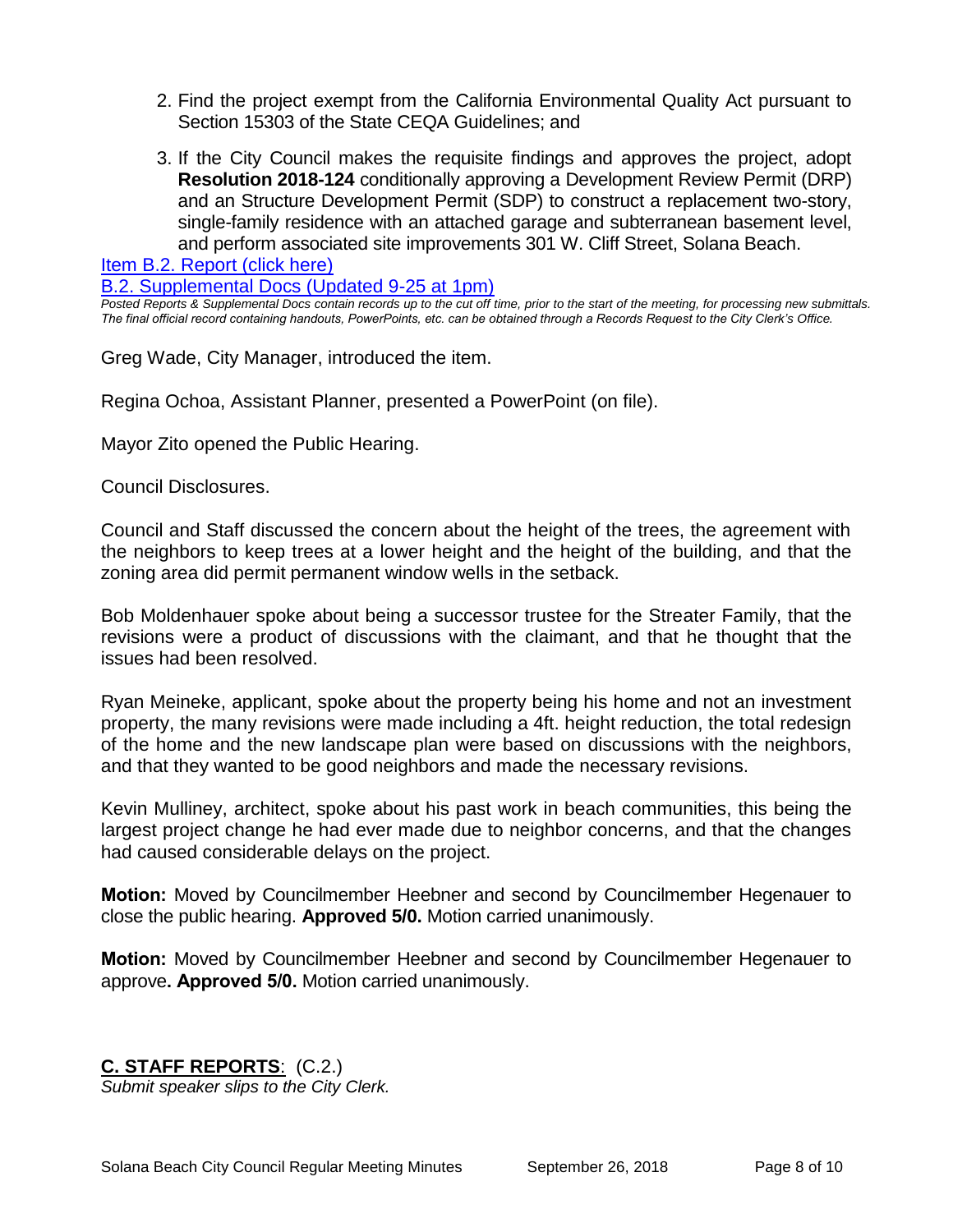# **C.2. Year-End Budget Adjustments for Fiscal Year 2017-2018.** (File 0330-30)

Recommendation: That the City Council

- 1. Accept and file the General Fund Update for Fiscal Year (FY) 2017-2018.
- 2. Provide direction to Staff regarding whether to use an amount of the projected General Fund surplus to fund the PARS Irrevocable Trust as part of a budget appropriation to the General Fund and other funds as determined by the Finance Department for Fiscal Year 2017-2018.
- 3. Provide direction to Staff regarding whether to use an amount of the projected General Fund surplus to fund the City CIP fund.
- 4. Provide direction to Staff regarding whether to authorize the FY 2018-2019 PERS Side Fund payment to the Sanitation Fund of \$168,269 be made in FY 2017- 2018.
- 5. Approve **Resolution 2018-128** revising appropriations in the Fiscal Year 2017- 2018 Budget.

#### [Item C.2. Report \(click here\)](https://solanabeach.govoffice3.com/vertical/Sites/%7B840804C2-F869-4904-9AE3-720581350CE7%7D/uploads/Item_C.2._Report_(click_here)_-_09-26-18.PDF)

*Posted Reports & Supplemental Docs contain records up to the cut off time, prior to the start of the meeting, for processing new submittals. The final official record containing handouts, PowerPoints, etc. can be obtained through a Records Request to the City Clerk's Office.*

Greg Wade, City Manager, introduced the item.

Marie Berkuti, Finance Manager, presented a PowerPoint (on file).

Council and Staff discussed the numbers in the report, the unexpected legal costs for the District Election process was on last year's budget, additional legal funds included in the City Attorney's budget, and the recent property purchase would not affect this year's budget.

Discussion continued regarding allocating \$450,000 towards P.A.R.S. (Public Agency Retirement Services) Trust, \$155,000 towards paying off the P.E.R.S. (Public Employees Retirement System) side fund, and allocating the remaining \$420,000 C.I.P. (Capital Improvement Projects) budget for projects such as the Marine Safety Center and La Colonia Tot Lot, whether to allocate some surplus towards staffing needs.

**Motion:** Moved by Councilmember Heebner and second by Councilmember Hegenauer to approve with the following allocations: \$158k to pay off PERS side fund, \$400k deposited to PARS, and \$420k towards C.I.P. projects. **Approved 4/1** (Noes: Zahn).

# **WORK PLAN COMMENTS:**

*Adopted June 13, 2018*

#### **COMPENSATION & REIMBURSEMENT DISCLOSURE:** None

GC: Article 2.3. Compensation: 53232.3. (a) Reimbursable expenses shall include, but not be limited to, meals, lodging, and travel. 53232.3 (d) Members of a legislative body shall provide brief reports on meetings attended at the expense of the local agency at the next regular meeting of the legislative body.